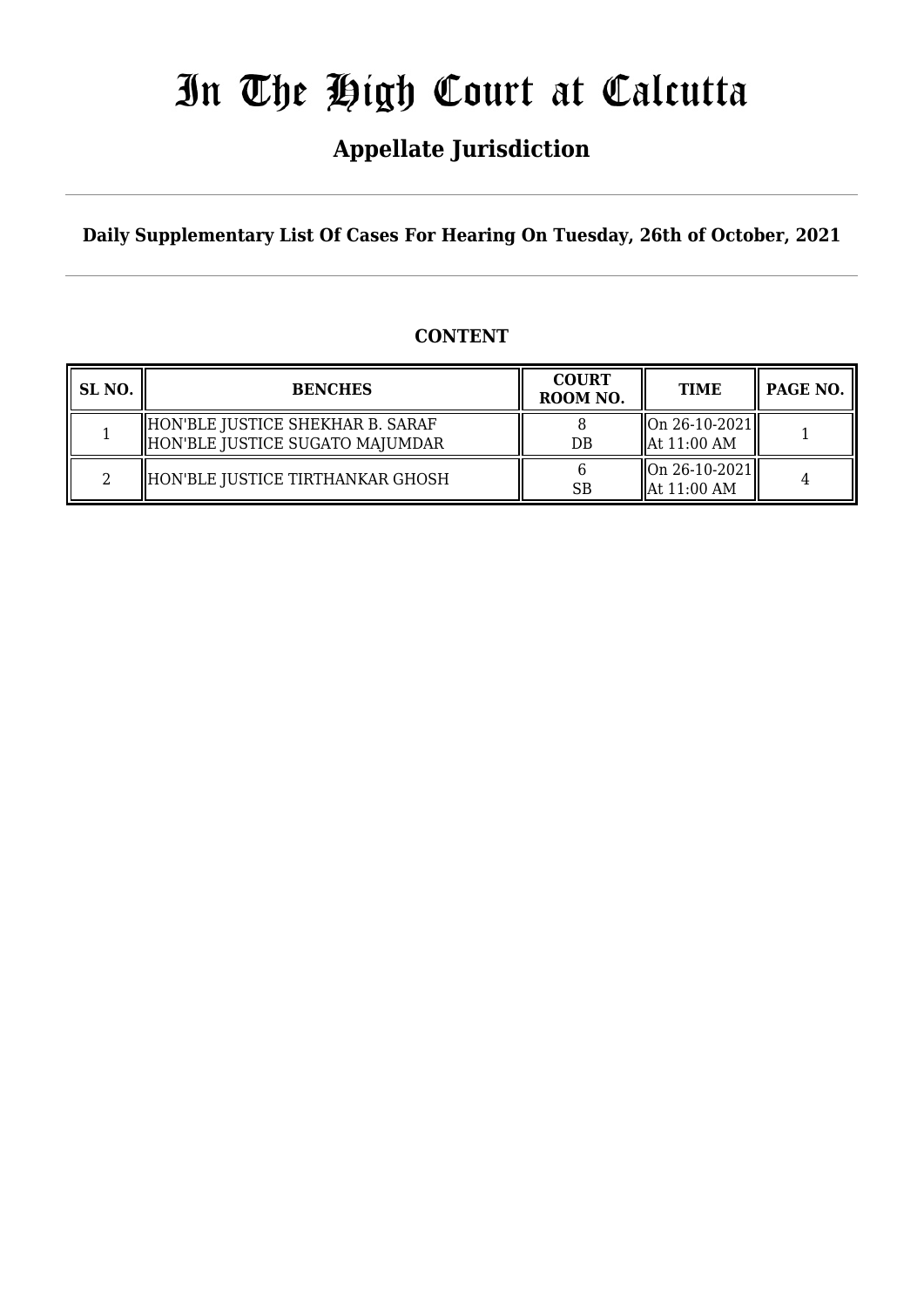

# In The High Court at Calcutta

## **Appellate Side**

**DAILY CAUSELIST For Tuesday The 26th October 2021**

**COURT NO. 8**

**DIVISION BENCH (DB)**

**AT 11:00 AM**

### **HON'BLE JUSTICE SHEKHAR B. SARAF HON'BLE JUSTICE SUGATO MAJUMDAR**

**(VIA VIDEO CONFERENCE) (VACATION BENCH)**

#### **APPLICATION FOR BAIL U/S 439**

| $\mathbf{1}$ | CRM/6368/2021 | <b>BANWARI CHAURASIA</b><br>VS<br>NARCOTICS CONTROL<br><b>BUREAU</b>                           | <b>RAUSHAN KUMAR</b><br><b>RAY</b> |
|--------------|---------------|------------------------------------------------------------------------------------------------|------------------------------------|
| 2            | CRM/6844/2021 | ABDUL MATIN GAZI<br>VS.<br>STATE OF WEST BENGAL<br>AND ORS.                                    | <b>ABHISHEK VERMA</b>              |
| 3            | CRM/6884/2021 | <b>OBAIDUL SK.</b><br><b>VS</b><br><b>STATE OF WEST BENGAL</b>                                 | Apan Saha                          |
|              |               | <b>APPLICATION FOR ANTICIPATORY BAIL U/SEC. 438 CR. P. C.</b>                                  |                                    |
| 4            | CRM/4865/2021 | SONU KUMAR AGARWAL<br><b>VS</b><br><b>STATE OF WEST BENGAL</b>                                 | <b>ANKITA DEY</b>                  |
| 5            | CRM/5142/2021 | AJIT KUMAR MAHATO@AJIT ANKITA ROY<br><b>MAHATO</b><br><b>VS</b><br><b>STATE OF WEST BENGAL</b> |                                    |
| 6            | CRM/6666/2021 | MD. NEZAMUDDIN @ MD.<br>NEZAMUDDIN UDDIN<br><b>VS</b><br>THE STATE OF WEST<br><b>BENGAL</b>    | <b>SEKHAR MUKHERJEE</b>            |
| 7            | CRM/6832/2021 | SOVAN KAR AND ANR<br><b>VS</b><br>STATE OF WEST BENGAL<br>AND ORS.                             | Shraman Sarkar                     |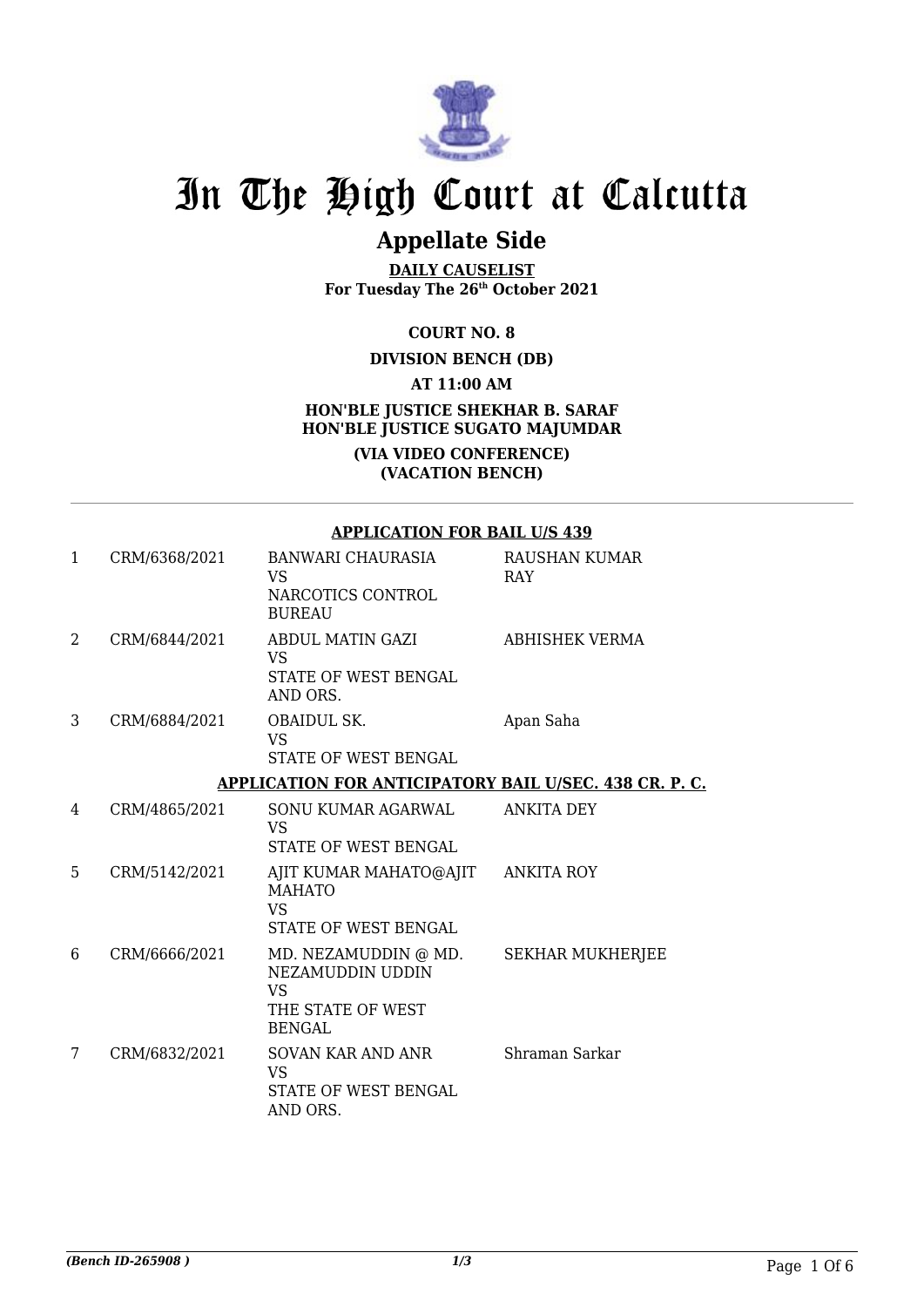| 8  | CRM/6834/2021                             | PAPIYA DEBISWAS @ DE<br><b>BISWAS</b><br><b>VS</b>                                                     | PRITHISH<br><b>BANDYOPADHYAY</b>    |
|----|-------------------------------------------|--------------------------------------------------------------------------------------------------------|-------------------------------------|
|    |                                           | STATE OF WEST BENGAL                                                                                   |                                     |
| 9  | CRM/6836/2021                             | SUMITRA BHATTACHARYA<br>AND OTHERS<br><b>VS</b>                                                        | OINDRILA GHOSH                      |
|    |                                           | STATE OF WEST BENGAL                                                                                   |                                     |
| 10 | CRM/6838/2021                             | MIRJAN MALLICK @ MIRJAN<br><b>MALLIK AND OTHERS</b><br><b>VS</b>                                       | OINDRILA GHOSH                      |
|    |                                           | STATE OF WEST BENGAL                                                                                   |                                     |
| 11 | CRM/6840/2021                             | KINKAR MONDAL AND<br><b>ANOTHER</b><br><b>VS</b>                                                       | MD JANNAT UL<br><b>FIRDOUS</b>      |
|    |                                           | <b>STATE OF WEST BENGAL</b>                                                                            |                                     |
| 12 | CRM/6842/2021                             | <b>SHANTI DAS</b><br><b>VS</b><br>STATE OF WEST BENGAL                                                 | Hillol Saha Podder                  |
| 13 | CRM/6843/2021                             | <b>BIKASH PAUL AND OTHERS</b><br><b>VS</b>                                                             | <b>JOYEETA MUKHERJEE</b>            |
|    |                                           | <b>STATE OF WEST BENGAL</b><br><b>INTRA COURT APPEAL AND APPLICATION</b>                               |                                     |
|    |                                           |                                                                                                        |                                     |
| 14 | FMAT/638/2021                             | HDFC BANK LIMITED<br>VS                                                                                | SONI OJHA                           |
|    |                                           | M/S LINKWISE TIEUP<br>PRIVATEDN LIMITED AND<br><b>ANR</b>                                              |                                     |
|    | IA NO: CAN/1/2021, CAN/2/2021, CAN/3/2021 |                                                                                                        |                                     |
| 15 | FMAT/639/2021                             | <b>BENGAL AMATEUR</b><br>SWIMMING ASSOCIATION<br>VS                                                    | SOUMYAJIT MISHRA                    |
|    |                                           | RAMNUJ MUKHERJEE AND<br><b>OTHERS</b>                                                                  |                                     |
|    | IA NO: CAN/1/2021                         |                                                                                                        |                                     |
| 16 | MAT/1035/2021                             | MRITYUNJOY GARANG AND<br><b>ORS</b><br><b>VS</b>                                                       | PINGAL<br><b>BHATTACHARYYA</b>      |
|    |                                           | STATE OF WEST BENGAL<br><b>AND ORS</b>                                                                 |                                     |
|    | IA NO: CAN/1/2021, CAN/2/2021, CAN/3/2021 |                                                                                                        |                                     |
| 17 | MAT/1101/2021                             | PARAKH PROJECTS PRIVATE<br><b>LIMITED AND ANR</b><br><b>VS</b><br>THE STATE OF WEST<br>BENGAL AND ORS. | <b>DEBJANI</b><br><b>CHATTERJEE</b> |
|    |                                           |                                                                                                        |                                     |

IA NO: CAN/1/2021, CAN/2/2021, CAN/3/2021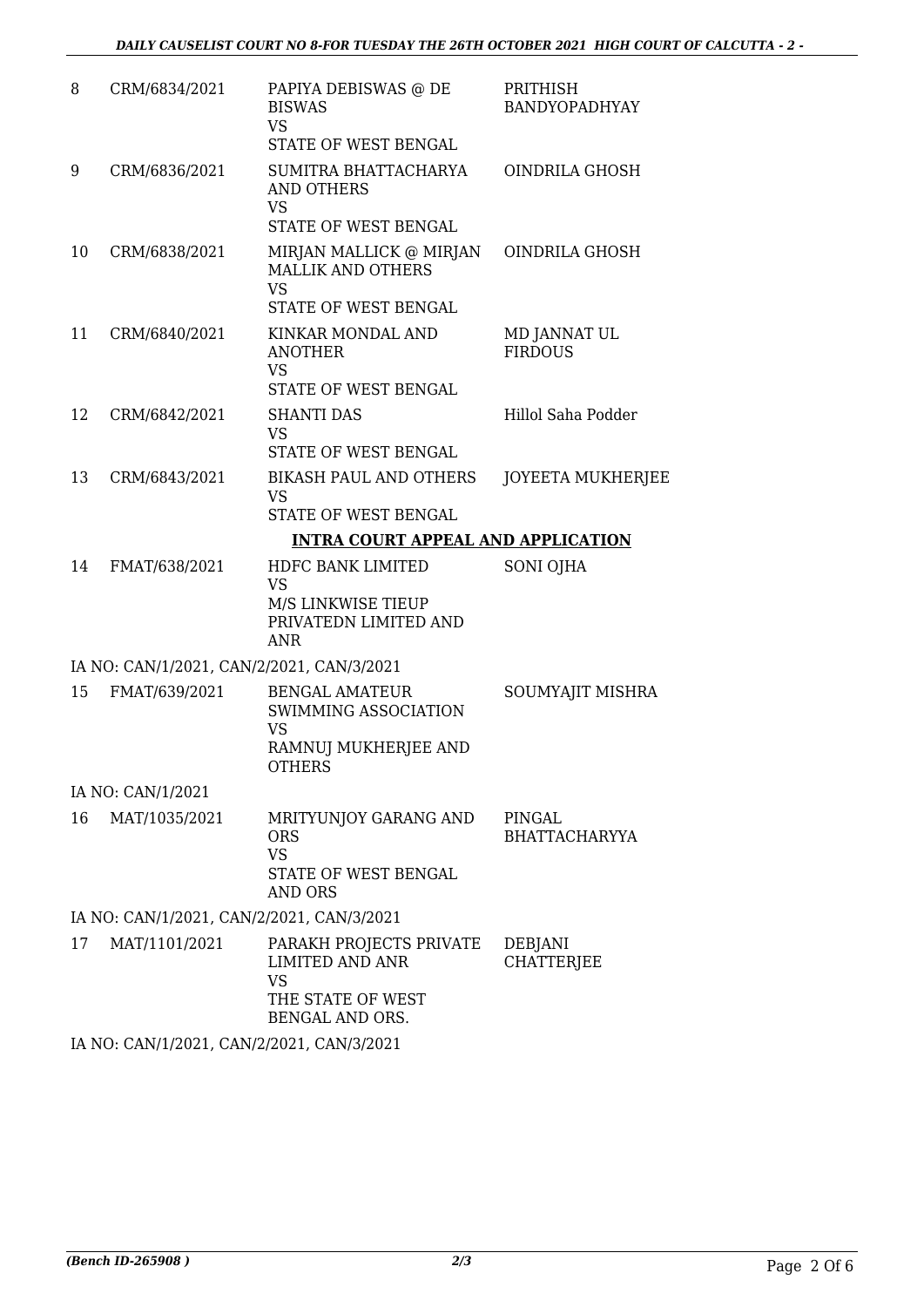| 18 | MAT/1127/2021                 | SANTOSH KUMAR SINGH<br><b>VS</b><br><b>BHARAT PETROLEUM</b><br><b>CORPORATION LIMITED</b><br><b>AND OTHERS</b>                    | PINMGAL<br><b>BHATTACHAYRYYA</b> |
|----|-------------------------------|-----------------------------------------------------------------------------------------------------------------------------------|----------------------------------|
|    | IA NO: CAN/1/2021             |                                                                                                                                   |                                  |
| 19 | MAT/1138/2021                 | <b>BIRPUR FISHERMANS</b><br>COOPERATIVE SOCIETY LTD<br><b>VS</b><br>SARAFRAJ MONDAL AND<br><b>ORS</b>                             | ROBIUL ISLAM                     |
|    | IA NO: CAN/1/2021, CAN/2/2021 |                                                                                                                                   |                                  |
| 20 | MAT/1171/2021                 | BISWAJIT GHOSH AND ANR<br><b>VS</b><br><b>STATE OF WEST BENGAL</b><br>AND ORS.                                                    | DEBAPRATIM GUHA                  |
|    | IA NO: CAN/1/2021             |                                                                                                                                   |                                  |
| 21 | MAT/1182/2021                 | <b>GANESH GON</b><br><b>VS</b><br>STATE OF WEST BENGAL<br>AND ORS.                                                                | Kunal Ganguly                    |
|    | IA NO: CAN/1/2021             |                                                                                                                                   |                                  |
| 22 | MAT/1189/2021                 | THE TEACHER-IN-CHARGE,<br><b>BALTIKARI MUKTARAM DEY</b><br>HIGH SCHOOL AND ANR<br><b>VS</b><br>SANTANU GHOSH AND<br><b>OTHERS</b> | Raju Bhattacharyya               |
|    | IA NO: CAN/1/2021             |                                                                                                                                   |                                  |
|    |                               | <b>CIVIL APPEALS</b>                                                                                                              |                                  |
|    |                               | (APPLICATION)                                                                                                                     |                                  |
| 23 | FMAT/94/2021                  | KANTILAL PATEL AND<br><b>COMPANY</b>                                                                                              | <b>LABANYASREE SINHA</b>         |

RAJARHAT IT PARK LIMITED

VS

IA NO: CAN/1/2021, CAN/2/2021 24 FMAT/620/2021 S P INTERNATIONAL PVT LIMITED VS FUTURE RETAIL LIMITED MALAY KUMAR SEAL

IA NO: CAN/1/2021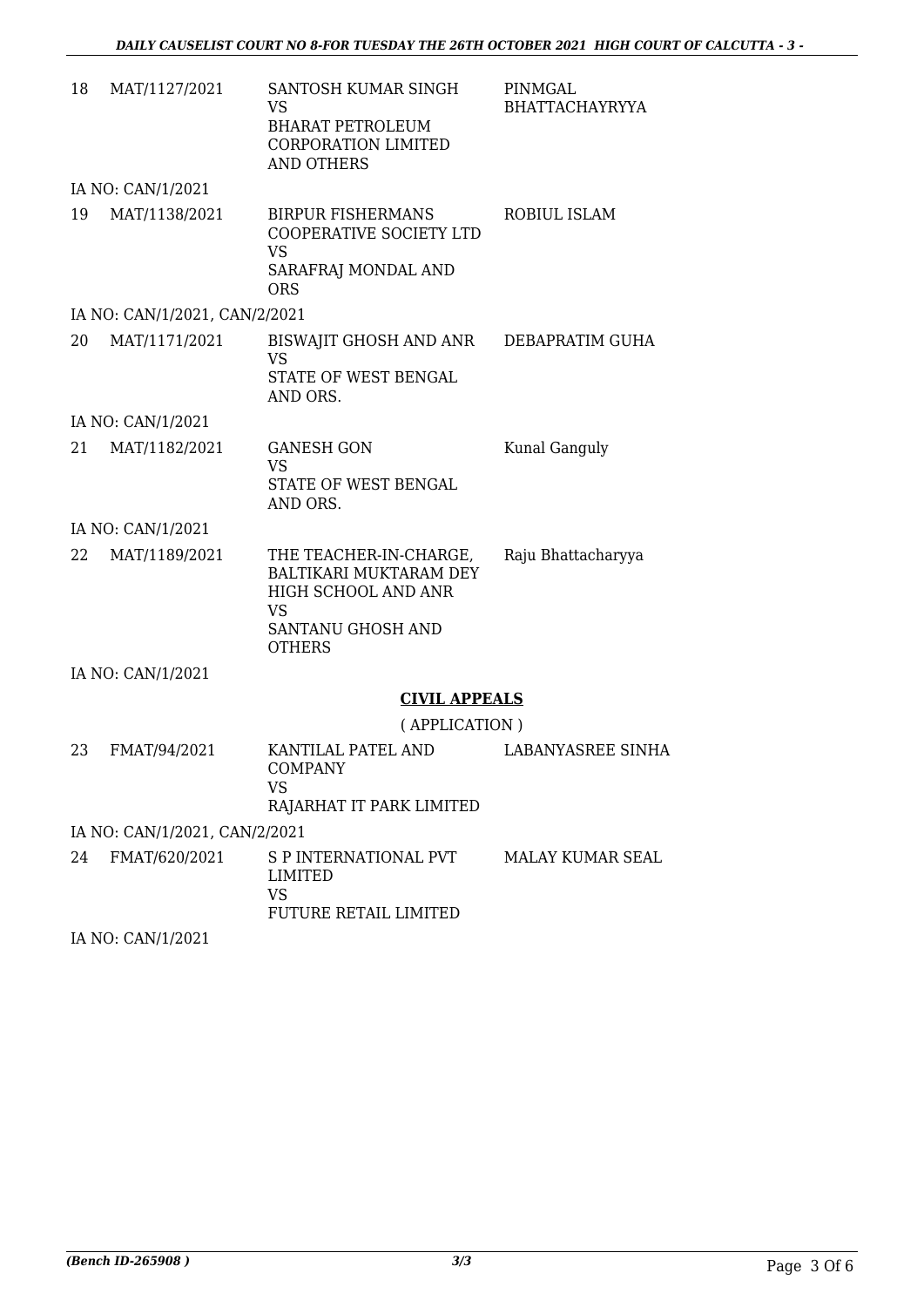

# In The High Court at Calcutta

## **Appellate Side**

**DAILY CAUSELIST For Tuesday The 26th October 2021**

### **COURT NO. 6 SINGLE BENCH (SB ) AT 11:00 AM HON'BLE JUSTICE TIRTHANKAR GHOSH (VIA VIDEO CONFERENCE) VACATION BENCH**

#### **EXTENSION OF INTERIM ORDER**

| CRR/1593/2021 | SHANKAR PRASAD<br>DUDHWEWALA AND ANR  | PRATYUSH PATWARI |
|---------------|---------------------------------------|------------------|
|               | VS<br>STATE OF WEST BENGAL<br>AND ANR |                  |

IA NO: CRAN/1/2021

#### **CRIMINAL REVISION**

| 2 | CRR/2144/2016 | ANUSRI DAS<br>VS.<br><b>BISHA PAL &amp; ANR</b>                                                                                                | DIPANJAN KUNDU                        |
|---|---------------|------------------------------------------------------------------------------------------------------------------------------------------------|---------------------------------------|
| 3 | CRR/2107/2021 | DEBABRATA HALDER<br>VS.<br>STATE OF WEST BENGAL<br>AND ANR                                                                                     | PRADEEP KUMAR                         |
| 4 | CRR/2140/2021 | COLLIERS INTERNATIONAL<br>INDIA PROPERTY SERVICES<br>PRIVATE LIMITED AND<br><b>OTHERS</b><br>VS.<br>STATE OF WEST BENGAL<br><b>AND ANOTHER</b> | <b>SANCHARI</b><br><b>CHAKRABORTY</b> |
| 5 | CRR/2200/2021 | <b>RUDRA PRASAD</b><br><b>CHATTERJEE</b><br><b>VS</b><br>STATE OF WEST BENGAL<br>AND ORS.                                                      | SAMRAT GOSWAMI                        |
| 6 | CRR/2201/2021 | RAJESH CHOWDHURY @<br>RAJESH CHAUDHURI<br><b>VS</b><br>STATE OF WEST BENGAL<br>AND ANOTHER                                                     | PRONOJIT ROY                          |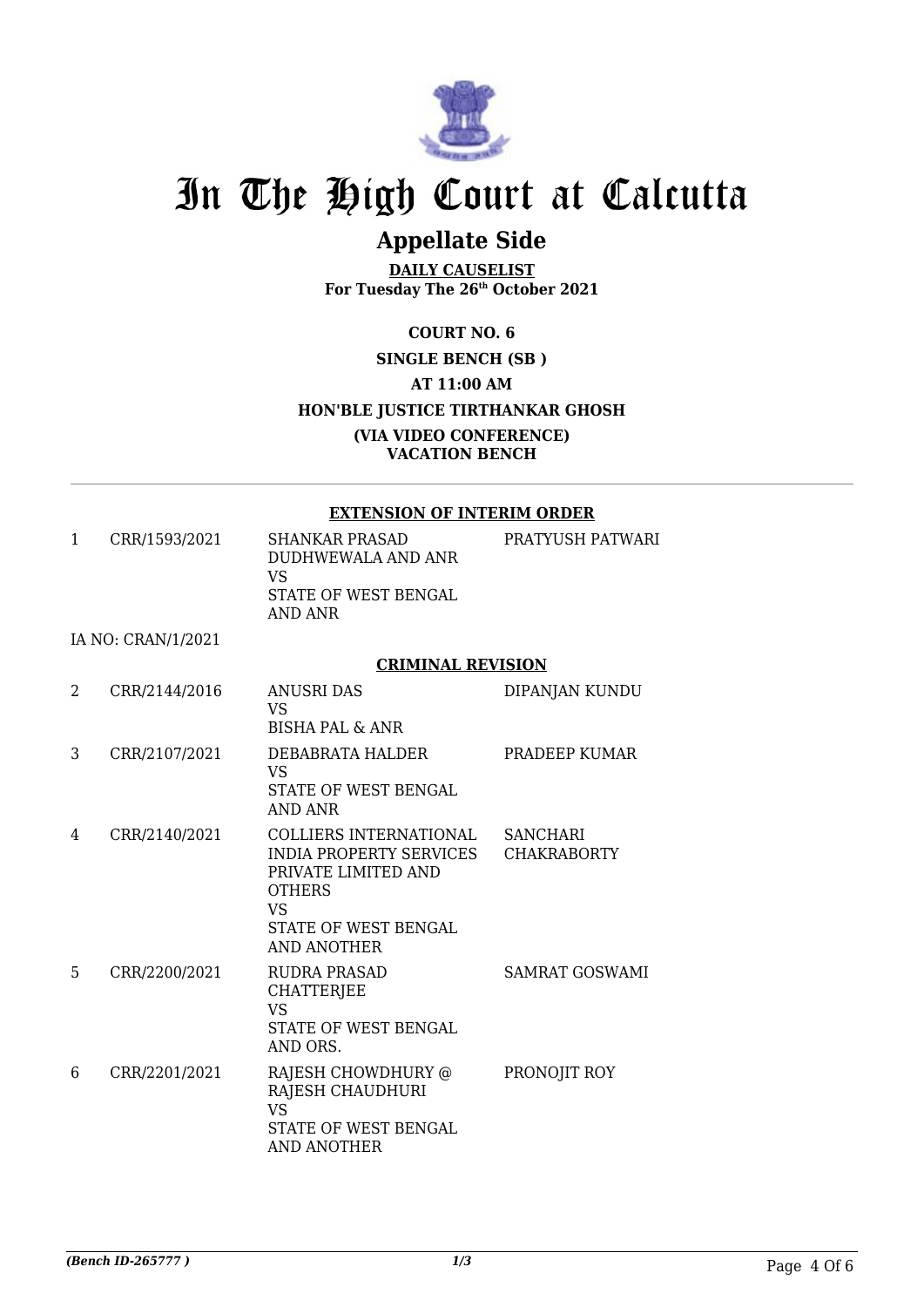| 7  | CRR/2202/2021          | CHANCHAL NANDI<br><b>VS</b>                                                        | <b>SHAKTI HALDER</b>               |  |
|----|------------------------|------------------------------------------------------------------------------------|------------------------------------|--|
|    |                        | STATE OF WEST BENGAL<br><b>AND ANOTHER</b>                                         |                                    |  |
|    |                        | <b>CIVIL REVISION</b>                                                              |                                    |  |
| 8  | CO/1878/2021           | <b>SUMAN MALLICK</b><br><b>VS</b><br><b>BIPAD BARAN DEBNATH</b>                    | SUPRATIC ROY                       |  |
| 9  | CO/1888/2021           | <b>MD ALLAUDDIN</b><br><b>VS</b>                                                   | <b>ANINDYA HALDER</b>              |  |
|    |                        | DOLAT BEGUM AND<br><b>OTHERS</b>                                                   |                                    |  |
|    |                        | <b>MOTION</b>                                                                      |                                    |  |
| 10 | WPA/15660/2021         | SHAILESH KUMAR MISHRA<br><b>VS</b><br>UNION OF INDIA AND ORS.                      | ABHISHEK GUPTA                     |  |
| 11 | WPA/15715/2021<br>(VB) | sashi prabha dhandhania<br><b>VS</b><br><b>STATE OF WEST BENGAL</b><br>AND ORS.    | <b>SOUMI CHANDA</b>                |  |
| 12 | WPA/15887/2021         | CRYSTA AGENTS LIMITED<br><b>AND OTHERS</b><br><b>VS</b><br>UNION OF INDIA AND ORS. | <b>HEMANTA KUMAR</b><br><b>DAS</b> |  |
| 13 | WPA/15992/2021         | M/S. HARAGOURI RICE<br>MILL<br><b>VS</b><br>STATE OF WEST BENGAL<br><b>AND ORS</b> | <b>DYUTI RAY</b>                   |  |
| 14 | WPA/16607/2021         | BISWAJIT BANERJEE<br><b>VS</b><br><b>STATE OF WEST BENGAL</b><br>AND ORS.          | MAHABOOB AHMED                     |  |
| 15 | WPA/16633/2021         | RAJA HAZRA AND ORS<br>VS<br>THE UNION OF INDIA AND<br><b>ORS</b>                   | SAYANTI SENGUPTA                   |  |
| 16 | WPA/16647/2021         | LAXMI DAS AND ANR<br><b>VS</b><br>THE UNION OF INDIA AND<br><b>ORS</b>             | SAYANTI SENGUPTA                   |  |
| 17 | WPA/16657/2021         | MD ARIF<br><b>VS</b><br>STATE OF WEST BENGAL<br>AND ORS.                           | SANTANU MAJI                       |  |
| 18 | WPA/16688/2021         | MOUSUMI MONDAL<br><b>VS</b><br>STATE OF WEST BENGAL<br>AND ORS.                    | POULAMI DUTTA                      |  |
| 19 | WPA/16792/2021         | STATE BANK OF INDIA<br><b>VS</b><br>STATE OF WEST BENGAL<br>AND ORS.               | PIJUSH KANTI RAY                   |  |